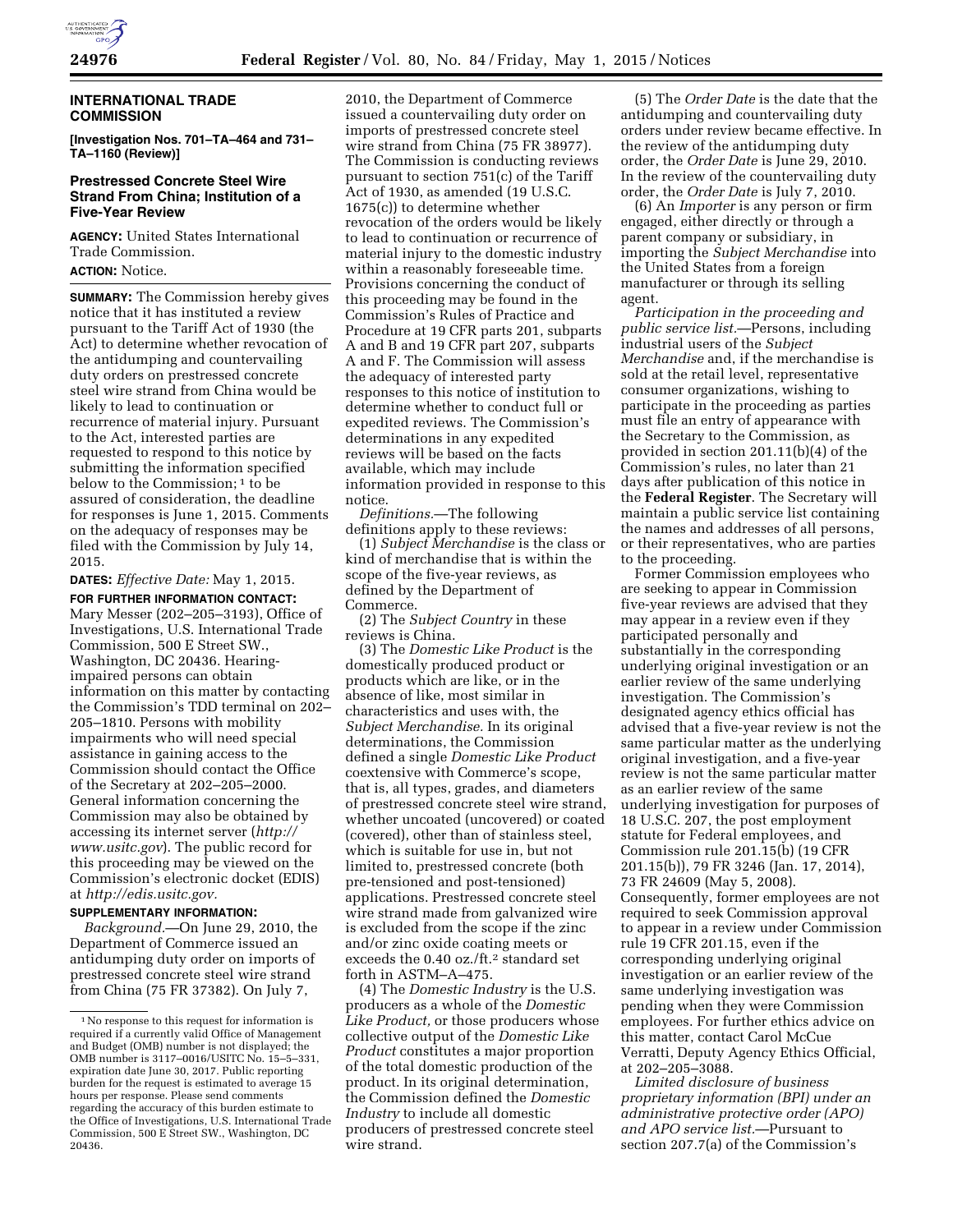rules, the Secretary will make BPI submitted in this proceeding available to authorized applicants under the APO issued in the proceeding, provided that the application is made no later than 21 days after publication of this notice in the **Federal Register**. Authorized applicants must represent interested parties, as defined in 19 U.S.C. 1677(9), who are parties to the proceeding. A separate service list will be maintained by the Secretary for those parties authorized to receive BPI under the APO.

*Certification.*—Pursuant to section 207.3 of the Commission's rules, any person submitting information to the Commission in connection with this proceeding must certify that the information is accurate and complete to the best of the submitter's knowledge. In making the certification, the submitter will be deemed to consent, unless otherwise specified, for the Commission, its employees, and contract personnel to use the information provided in any other reviews or investigations of the same or comparable products which the Commission conducts under Title VII of the Act, or in internal audits and investigations relating to the programs and operations of the Commission pursuant to 5 U.S.C. Appendix 3.

*Written submissions.*—Pursuant to section 207.61 of the Commission's rules, each interested party response to this notice must provide the information specified below. The deadline for filing such responses is June 1, 2015. Pursuant to section 207.62(b) of the Commission's rules, eligible parties (as specified in Commission rule 207.62(b)(1)) may also file comments concerning the adequacy of responses to the notice of institution and whether the Commission should conduct expedited or full reviews. The deadline for filing such comments is July 14, 2015. All written submissions must conform with the provisions of sections 201.8 and 207.3 of the Commission's rules and any submissions that contain BPI must also conform with the requirements of sections 201.6 and 207.7 of the Commission's rules. Please be aware that the Commission's rules with respect to filing have changed. The most recent amendments took effect on July 25, 2014. *See* 79 FR 35920 (June 25, 2014), and the revised Commission Handbook on E-filing, available from the Commission's Web site at *[http://](http://edis.usitc.gov) [edis.usitc.gov.](http://edis.usitc.gov)* Also, in accordance with sections 201.16(c) and 207.3 of the Commission's rules, each document filed by a party to the proceeding must be served on all other parties to the proceeding (as identified by either the

public or APO service list as appropriate), and a certificate of service must accompany the document (if you are not a party to the proceeding you do not need to serve your response).

*Inability to provide requested information.*—Pursuant to section 207.61(c) of the Commission's rules, any interested party that cannot furnish the information requested by this notice in the requested form and manner shall notify the Commission at the earliest possible time, provide a full explanation of why it cannot provide the requested information, and indicate alternative forms in which it can provide equivalent information. If an interested party does not provide this notification (or the Commission finds the explanation provided in the notification inadequate) and fails to provide a complete response to this notice, the Commission may take an adverse inference against the party pursuant to section 776(b) of the Act (19 U.S.C. 1677e(b)) in making its determinations in the reviews.

*Information To Be Provided in Response to This Notice of Institution:*  As used below, the term ''firm'' includes any related firms.

(1) The name and address of your firm or entity (including World Wide Web address) and name, telephone number, fax number, and email address of the certifying official.

(2) A statement indicating whether your firm/entity is a U.S. producer of the *Domestic Like Product,* a U.S. union or worker group, a U.S. importer of the *Subject Merchandise,* a foreign producer or exporter of the *Subject Merchandise,*  a U.S. or foreign trade or business association, or another interested party (including an explanation). If you are a union/worker group or trade/business association, identify the firms in which your workers are employed or which are members of your association.

(3) A statement indicating whether your firm/entity is willing to participate in this proceeding by providing information requested by the Commission.

(4) A statement of the likely effects of the revocation of the antidumping and countervailing duty orders on the *Domestic Industry* in general and/or your firm/entity specifically. In your response, please discuss the various factors specified in section 752(a) of the Act (19 U.S.C. 1675a(a)) including the likely volume of subject imports, likely price effects of subject imports, and likely impact of imports of *Subject Merchandise* on the *Domestic Industry.* 

(5) A list of all known and currently operating U.S. producers of the *Domestic Like Product.* Identify any

known related parties and the nature of the relationship as defined in section 771(4)(B) of the Act (19 U.S.C. 1677(4)(B)).

(6) A list of all known and currently operating U.S. importers of the *Subject Merchandise* and producers of the *Subject Merchandise* in the *Subject Country* that currently export or have exported *Subject Merchandise* to the United States or other countries since the *Order Date.* 

(7) A list of 3–5 leading purchasers in the U.S. market for the *Domestic Like Product* and the *Subject Merchandise*  (including street address, World Wide Web address, and the name, telephone number, fax number, and email address of a responsible official at each firm).

(8) A list of known sources of information on national or regional prices for the *Domestic Like Product* or the *Subject Merchandise* in the U.S. or other markets.

(9) If you are a U.S. producer of the *Domestic Like Product,* provide the following information on your firm's operations on that product during calendar year 2014, except as noted (report quantity data in pounds and value data in U.S. dollars, f.o.b. plant). If you are a union/worker group or trade/business association, provide the information, on an aggregate basis, for the firms in which your workers are employed/which are members of your association.

(a) Production (quantity) and, if known, an estimate of the percentage of total U.S. production of the *Domestic Like Product* accounted for by your firm's(s') production;

(b) Capacity (quantity) of your firm to produce the *Domestic Like Product* (*i.e.,*  the level of production that your establishment(s) could reasonably have expected to attain during the year, assuming normal operating conditions (using equipment and machinery in place and ready to operate), normal operating levels (hours per week/weeks per year), time for downtime, maintenance, repair, and cleanup, and a typical or representative product mix);

(c) the quantity and value of U.S. commercial shipments of the *Domestic Like Product* produced in your U.S. plant(s);

(d) the quantity and value of U.S. internal consumption/company transfers of the *Domestic Like Product*  produced in your U.S. plant(s); and

(e) the value of (i) net sales, (ii) cost of goods sold (COGS), (iii) gross profit, (iv) selling, general and administrative (SG&A) expenses, and (v) operating income of the *Domestic Like Product*  produced in your U.S. plant(s) (include both U.S. and export commercial sales,